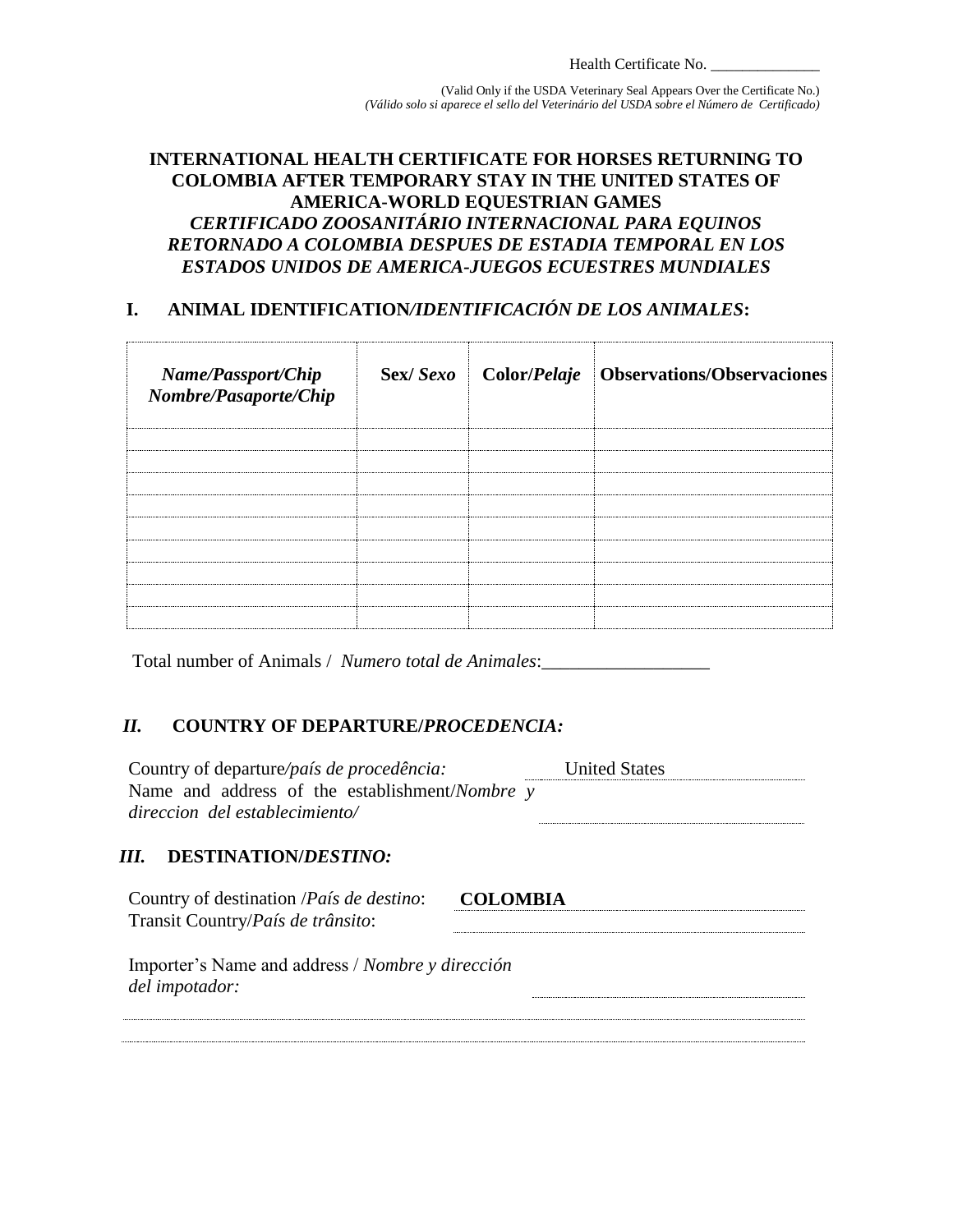## **IV. HEALTH INFORMATIO/***INFORMACIONES SANITARIAS*

| 1. The horses arrived to United States on the (date)<br>to participate at the |
|-------------------------------------------------------------------------------|
| (Name and place of competition)                                               |
| $\angle$ Los equinos ingresaron a Estados                                     |
| Unidos el día (fecha) ________ para participar en(nombre y fecha de la        |
| competencia)<br>y estaran                                                     |
| retornando el día (fecha) _                                                   |

- 2. The United States of America is free from African horse sickness and Venezuelan equine encephalitis/*Los Estados unidos es libre de peste equina africana y encefalitis equina venezolana.*
- 3. The horses stayed in premises were no cases of vesicular estomatitis and West Nile fever were reported during a period of thirty days previous to the shipment. *Los equinos permanecieron durante su estadia en los Estados Unidos en establecimientos donde no fueron reportados casos de estomatitis vesicular e infeccion por virus del Nilo Occidental en los treinta dias previos al embarque.*
- 4. The horses were subjected with negative results to an Agar Gel immunodiffusion test for equine infectious anemia within the thirty days previous to the shipment. The tests were performed in an official or authorized Laboratory. Tests performed in official laboratories in origin could be validate for this purpose./ *Los equinos fueron sometidos con resultados negativos a una prueba de inmunodifision en el gel de agar para anemia infecciosa equina dentro de los treinta días previos al embarque. Las pruebas fueron efectuadas en un laboratorio oficial o acreditado. Pruebas realizadas en laboratorios oficiales en origen podrán ser validadas con este propósito.*
- 5. The horses while they stayed in the United States were under official control and during the Alltech FEI World Equestrian Games remained at an official quarantine at the event under official veterinary supervision, without contact with other animals out of the competition of the Alltech FEI World Equestrian Games. During the competition no health conditions were registrated. The horses were kept in places where in the past 90 days have not been detected infectious or parasitic diseases that could affect horses*. Los equinos durante su estadia en los Estados Unidos permanecieron bajo control oficial en establecimientos en que en los últimos noventa días no se han detectado enfermedades infectocontagiosas o parasitarias que afecten la especie y durante la participación en los Alltech FEI Juegos Ecuestres Mundiales, permanecieron en la Estación Cuarentenaria del concurso, bajo supervisión veterinaria oficial y sin contacto con animales ajenos a las competencias hípicas de los Alltech FEI Juegos Ecuestres Mundiales, no habiéndose registrado novedades sanitarias durante el transcurso del mencionado evento.*
- 6. The horses were protected from vectors at stables, during truck transits and during the stay out of stables/*Los lugares de estabulación se encuentran protegidos contra*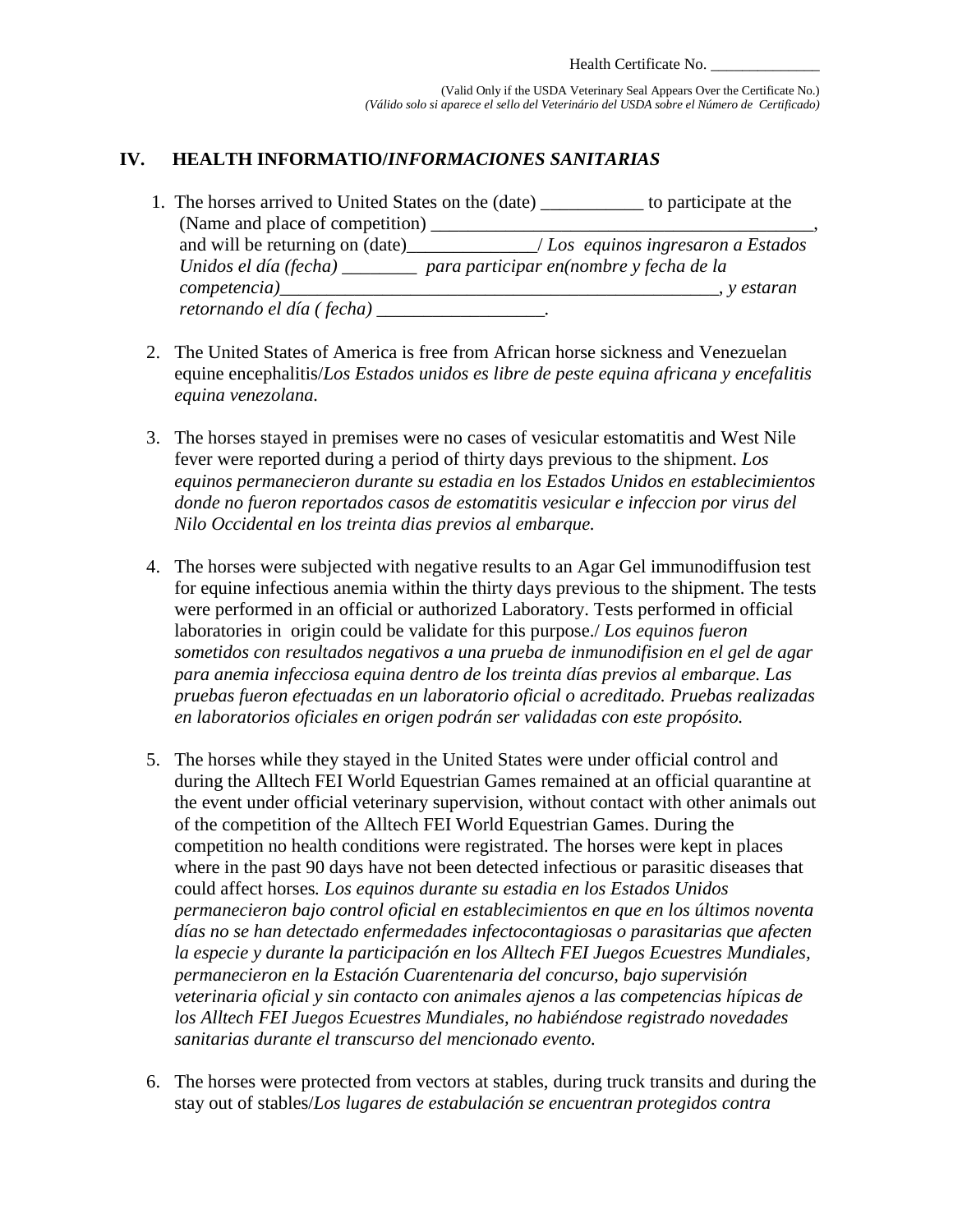(Valid Only if the USDA Veterinary Seal Appears Over the Certificate No.) *(Válido solo si aparece el sello del Veterinário del USDA sobre el Número de Certificado)*

*vectores. Asimismo se tomaron las medidas adecuadas para proteger a los equinos contra vectores, tanto durante sus traslados como durante su permanencia fuera del local de estabulación.*

- 7. During the stay in the United States, horses do not stay or transit through interdictic zones the last 90 days which could affect horses health/*Durante su permanencia en los Estados Unidos, no han permanecido ni transitado en o por zonas que en los últimos 90 días hayan estado interdictadas por razones sanitarias que afecten a la especie.*
- 8. The horses will be inspected the day of the shipment for no signs of infectious or parasitic diseasesto be present/*Los equinos seran inspeccionados el día del embarque, no habiendo presentado signos de enfermedades infecciosas o parasitarias.*
- 9. During the transits of horses to the airports of departure and at the airplanes all OIE recomendations were follow with respect to the welfare of horses./*Tanto durante el traslado de los equinos hasta el aeropuerto de salida así como en la aeronave que los transportará se han respetado las recomendaciones de la Organización Mundial de Sanidad Animal (OIE), en lo referente a Bienestar Animal.*

\_\_\_\_\_\_\_\_\_\_\_\_\_\_\_\_\_\_\_\_\_\_\_\_\_\_\_\_\_\_\_\_\_\_\_\_\_\_\_\_\_\_\_\_\_\_\_\_\_\_\_\_\_\_\_\_\_\_\_\_\_\_\_\_\_\_\_\_\_\_\_\_\_\_\_\_\_ Type or Print -Name and Address of Issuing Accredited Veterinarian / *Digitar ó escribir en letras mayúsculas el nombre y direccion del Veterinario Emisor Autorizado*

\_\_\_\_\_\_\_\_\_\_\_\_\_\_\_\_\_\_\_\_\_\_\_\_\_\_\_\_\_\_\_\_\_\_\_\_ \_\_\_\_\_\_\_\_\_\_\_\_\_\_\_\_\_\_\_\_\_\_\_\_\_\_

Signature of Accredited Veterinarian / Date / *Firma del Veterinário Acreditado Fecha*

\_\_\_\_\_\_\_\_\_\_\_\_\_\_\_\_\_\_\_\_\_\_\_\_\_\_\_\_\_\_\_\_\_\_\_\_\_\_\_\_\_\_\_\_\_\_\_\_\_\_\_\_\_\_ Type or Print -Name of Endorsing Federal Veterinarian / *Digitar ó escribir en letras mayúsculas el nombre del Veterinario Federal que endosa*

\_\_\_\_\_\_\_\_\_\_\_\_\_\_\_\_\_\_\_\_\_\_\_\_\_\_\_\_\_\_\_\_\_\_\_ \_\_\_\_\_\_\_\_\_\_\_\_\_\_\_\_\_\_\_\_\_\_\_ Signature of Endorsing Federal Veterinarian / Date / (Valid only if USDA seal appears over signature) *Fecha Firma del Veterinario Federal Responsáble (Válido únicamente con sello de USDA)*